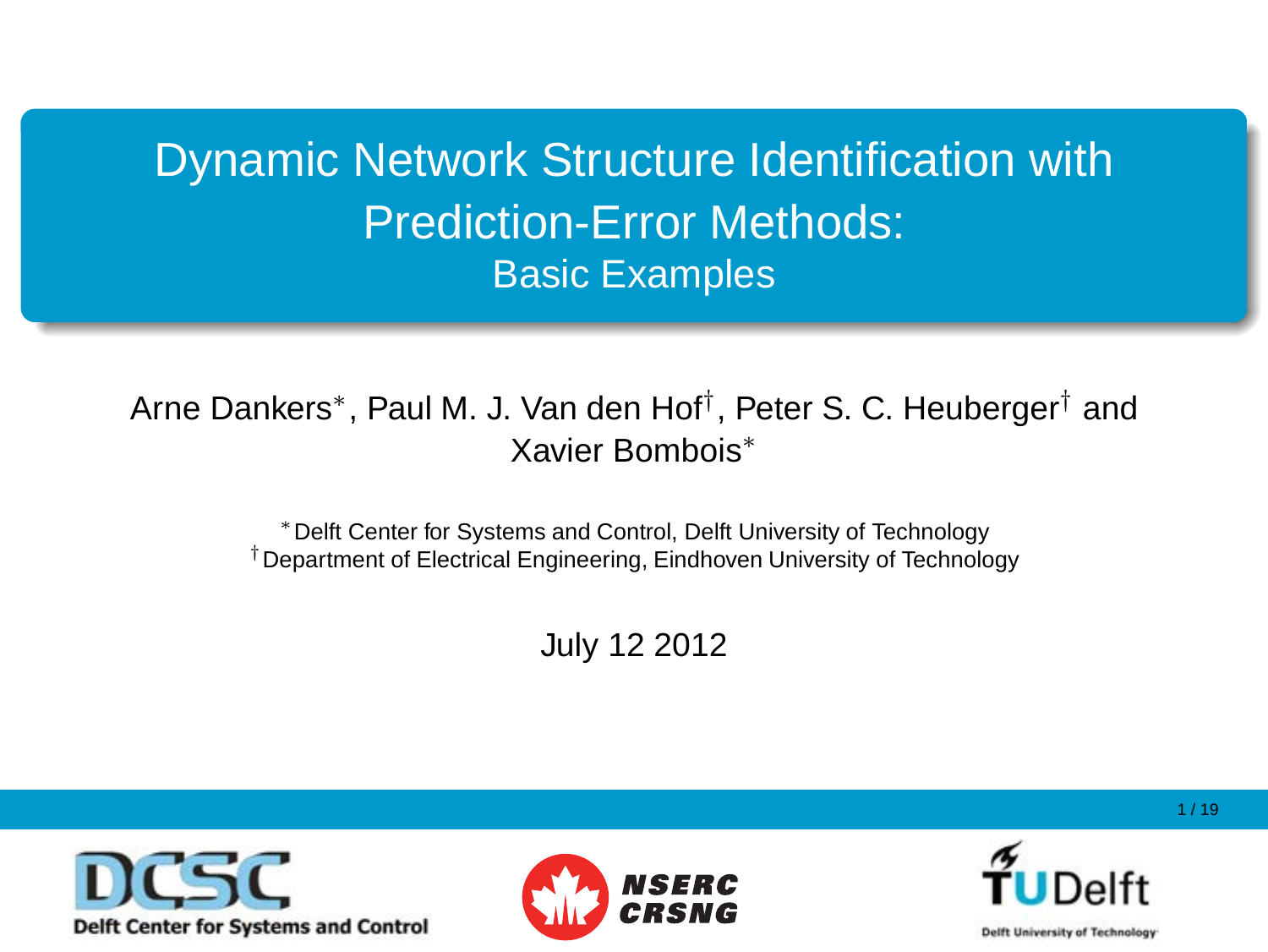#### Relevance of Presentation

Trend towards considering complex networks of interconnected systems (distributed control systems, biological systems, etc.).

Can standard identification tools be used to identify dynamics in complex networks?

> Used to identifying systems in well defined configurations (open-loop, closed-loop, etc.)

**Question:** What sort of problems could be encountered if the structure is not known a-priori?





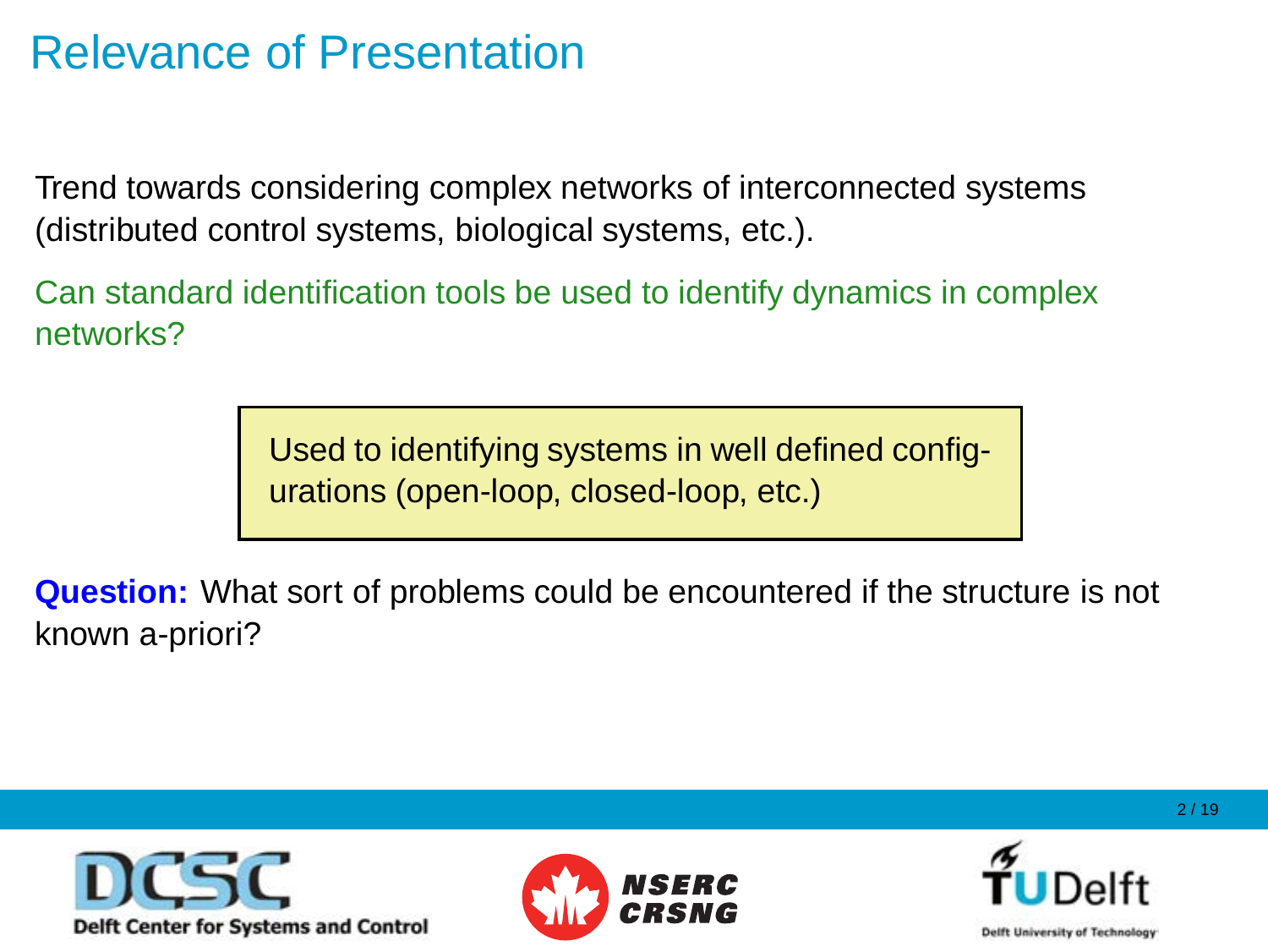### Outline of Presentation

#### **Introduction and Problem setting**

- **Prediction-Error Method**
- **Simple Data Generating Systems to Illustrate Potential Problems** 
	- **Cascaded System**
	- Closed Loop System





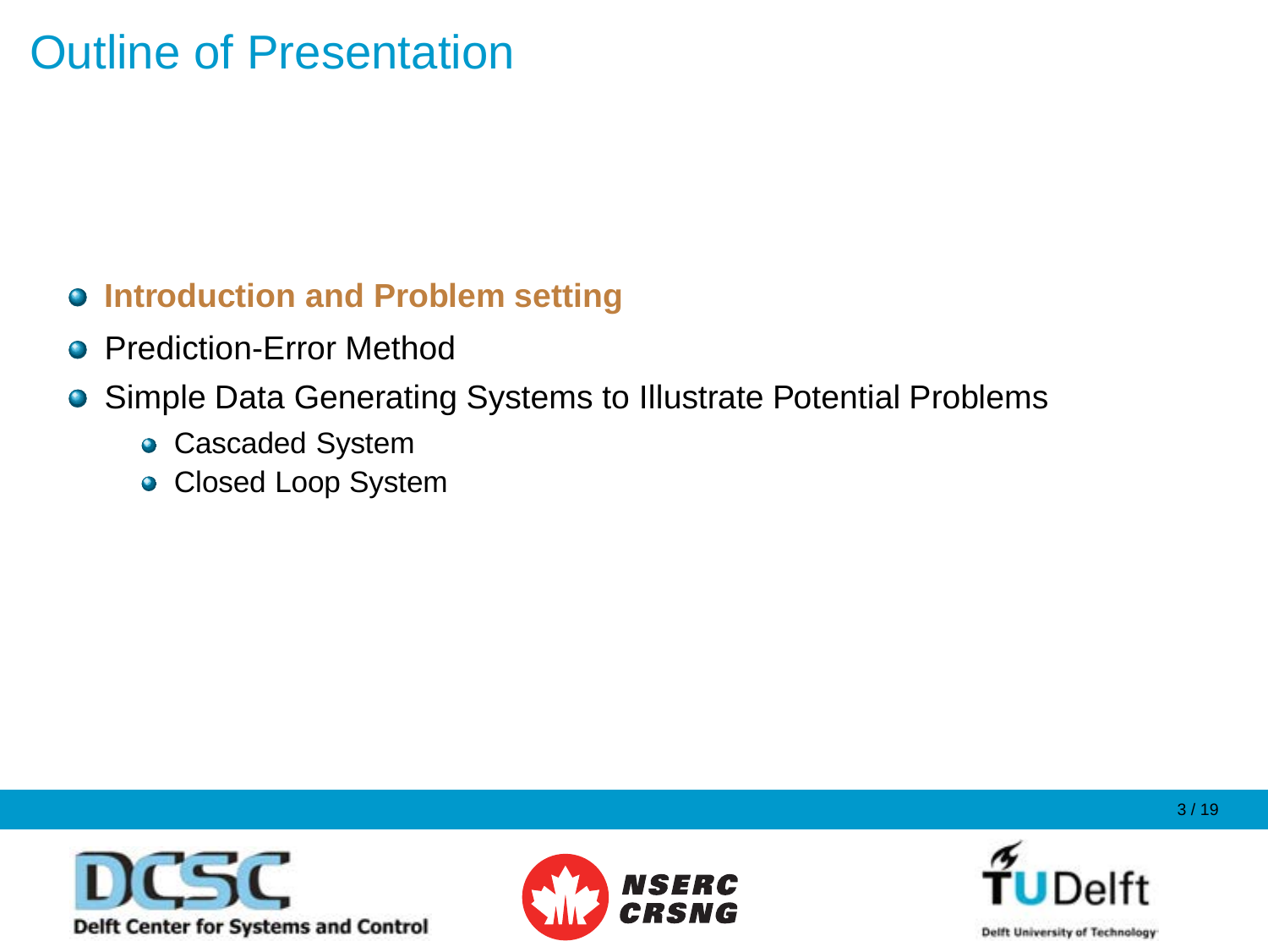# Structure Identification - Early Contributions

Question whether an open loop or closed loop structure is present between two measured variables was addressed in late 70's, early 80's. $^{12}$ .

Conclusion was: if each transfer is driven by an independent (noise) source, then distiction can be made.









<sup>1</sup> M.R. Gevers and B.D.O Anderson. "Representing of Jointly Stationary Stochastic Feedback Processes". In: International Journal of Control 33.5 (1981), pp. 777–809.

<sup>2&</sup>lt;br>P.E. Caines. "Weak and Strong Feedback Free Processes". In: IEEE Transactions on Automatic Control 21 (5 1976), pp. 737–739.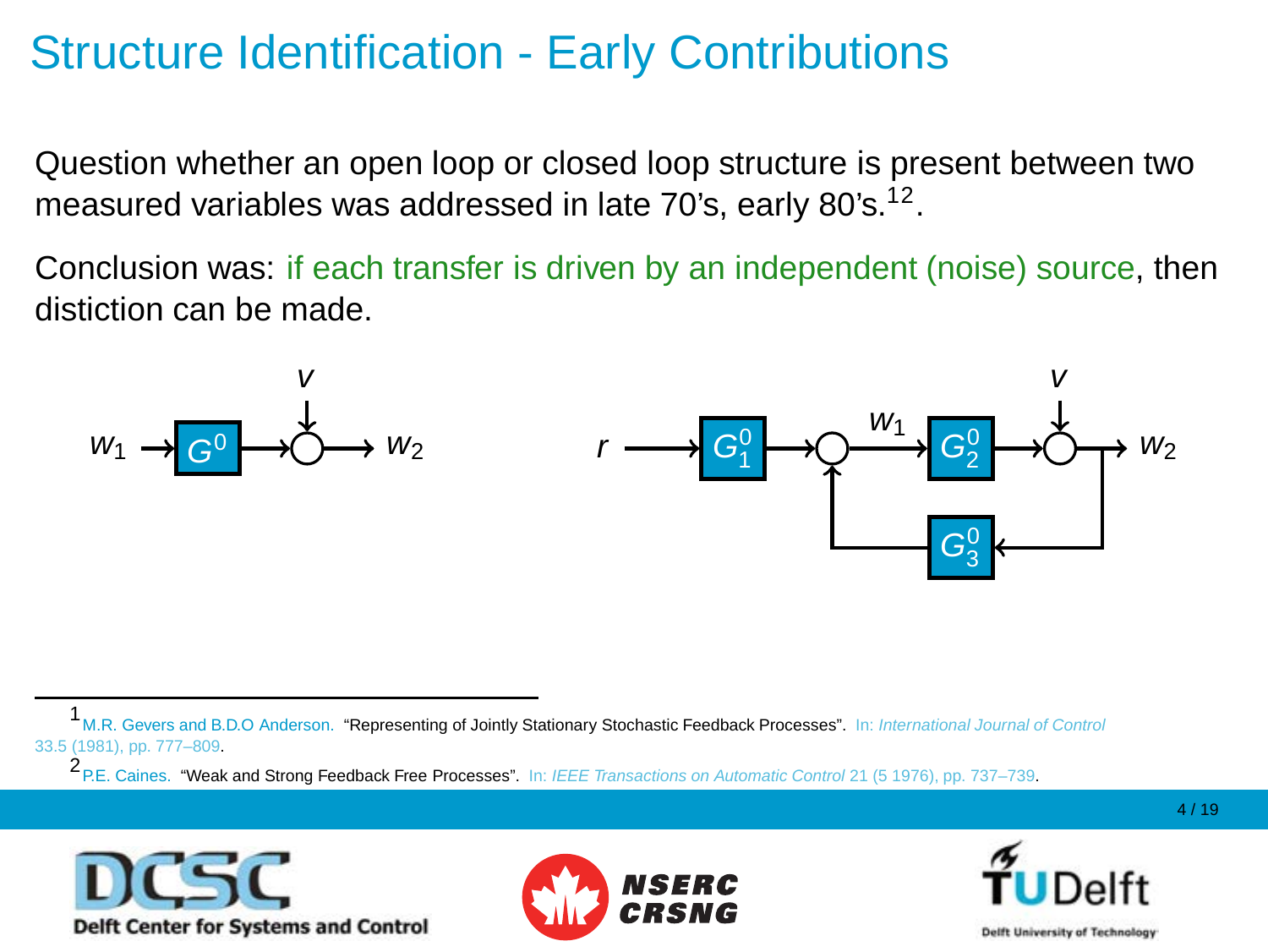#### Identification of Networks

Renewed interest in structure detection in fields of biology, chemistry, economics, and machine learning, etc.<sup>34</sup>.

#### Interested in more complex structures

Goal: detect interconnection architecture using only a given data set.



3D. Materassi, M.V. Salapaka, and L Giarrè. "Relations between structure and estimators in networks of dynamical systems". In: Proceedings of 50th IEEE Conference on Decision and Control. Orlando, USA, 2011.

4 Y. Yuan et al. "Robust Dynamical Network Reconstruction". In: Proceedings of 49th IEEE Conference on Decision and Control. Atlanta, USA, 2010, pp. 810–815.





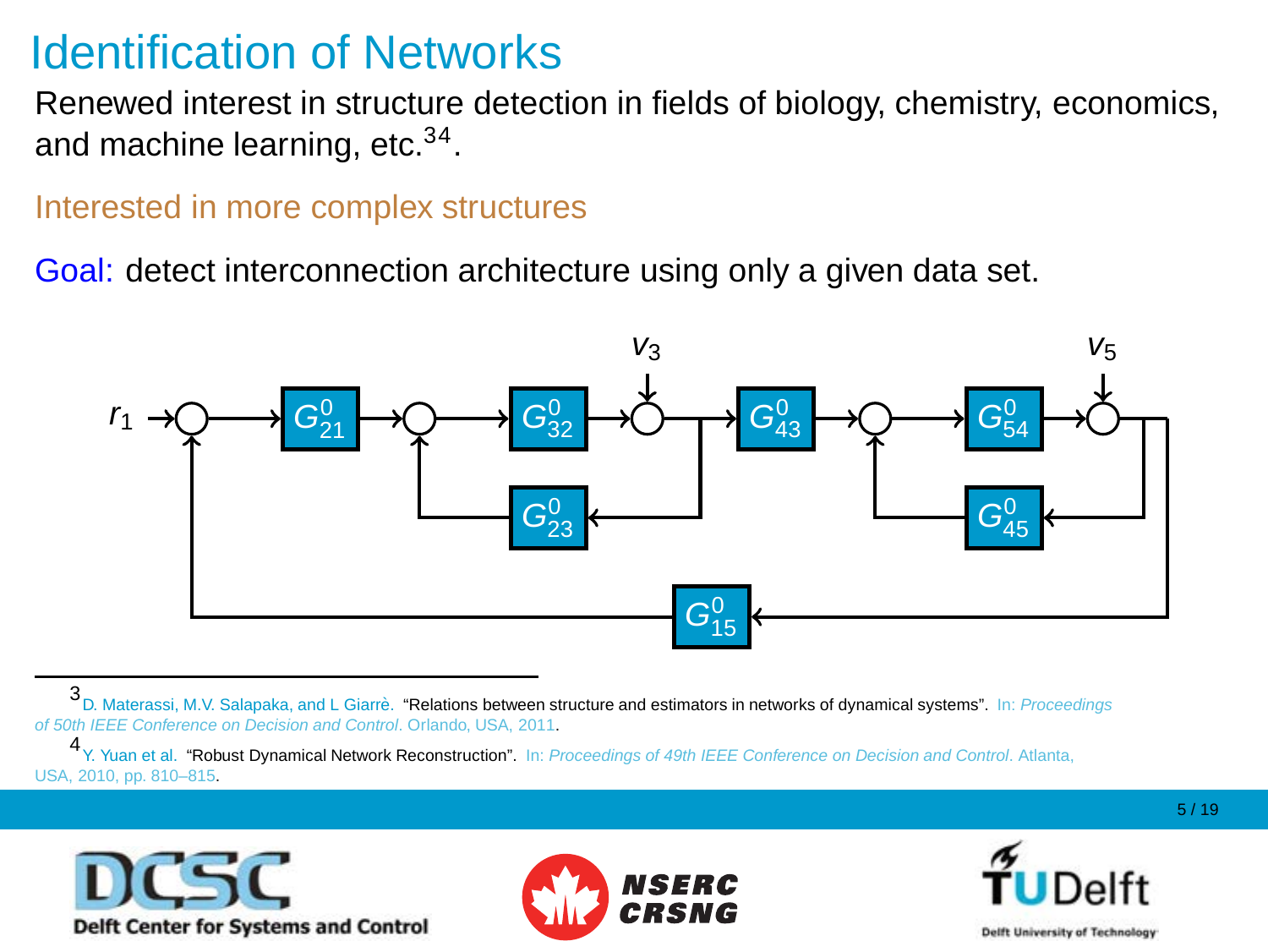# Focus of This Presentation

In literature:

- **•** non-parametric (Wiener and Granger Filter) or FIR model structures have been used to detect interconnection architecture,
- and often the noise is not modelled.
- **•** noise sources are assumed to be present at every measurement point.

In this paper:

- will use the Prediction-Error Method to detect the interconnection architecture,
- **e** effect of modelling the noise will be investigated,
- attention will be given to the sensitivity of the approach to the presence of  $\bullet$ noise sources.





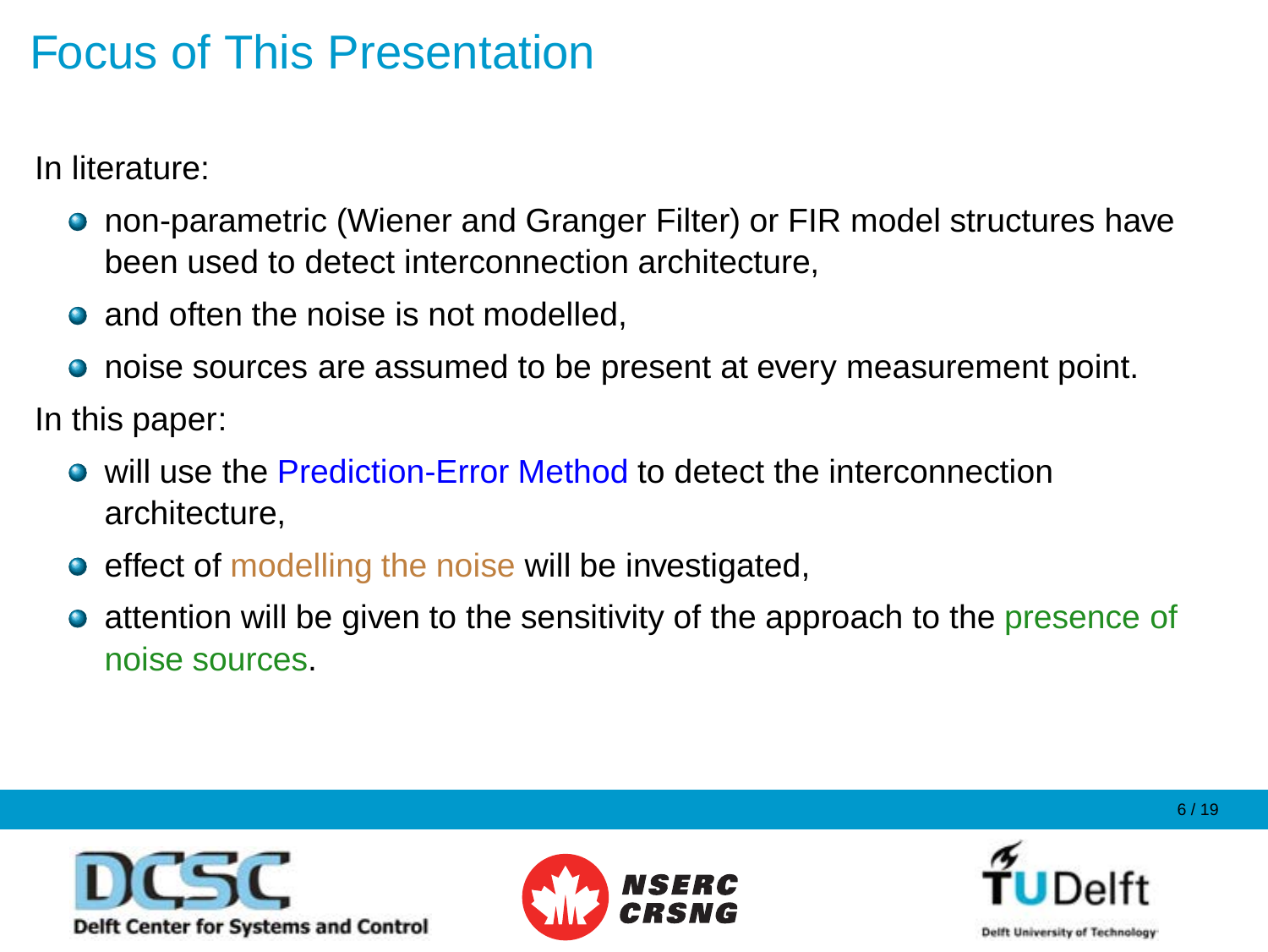### Outline of Presentation

- Introduction and problem setting
- **Prediction-Error Method**
- Simple Data Generating Systems to Illustrate Potential Problems
	- **Cascaded System**
	- Closed Loop System





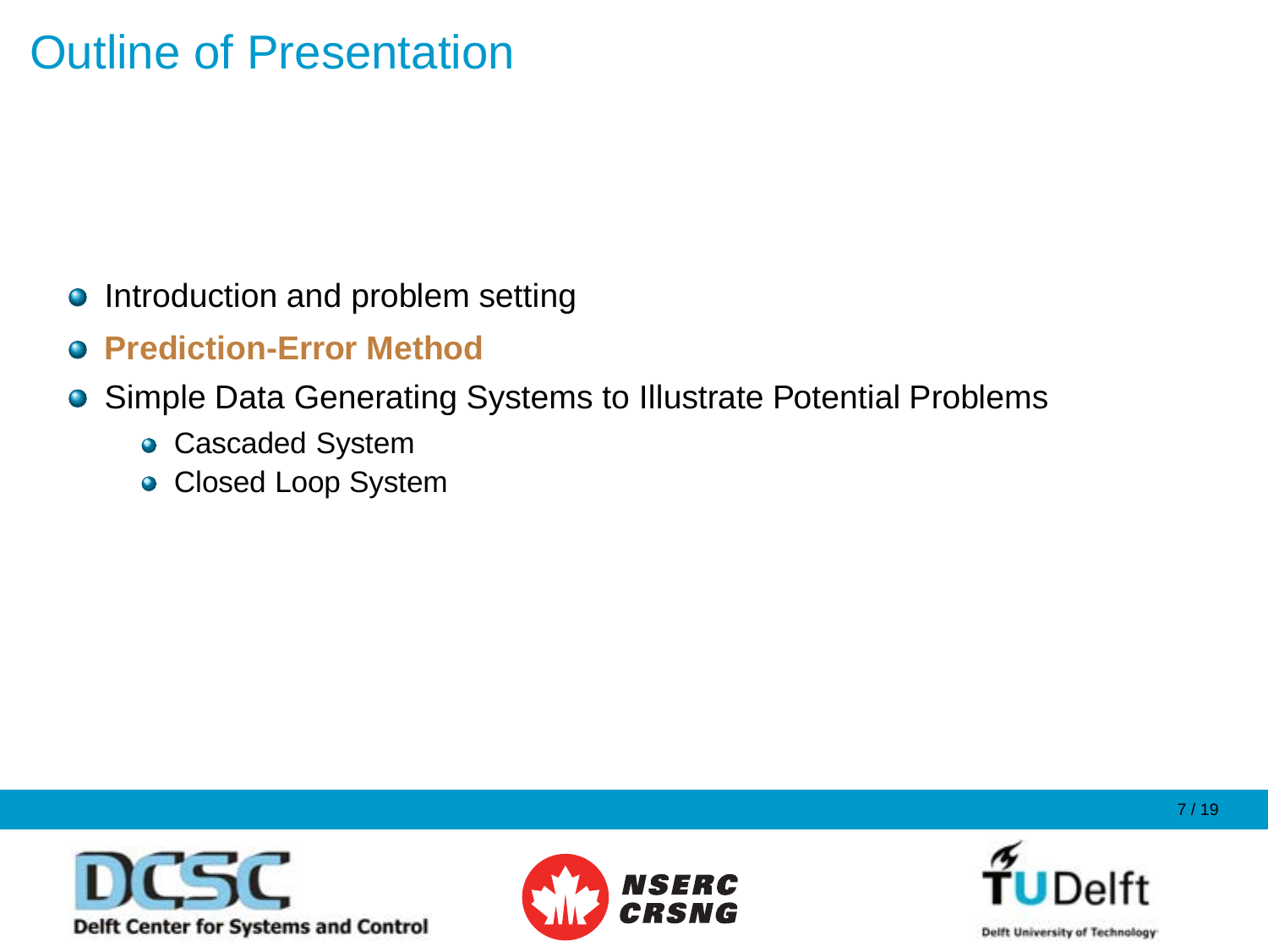#### Measurements in an Interconnected System







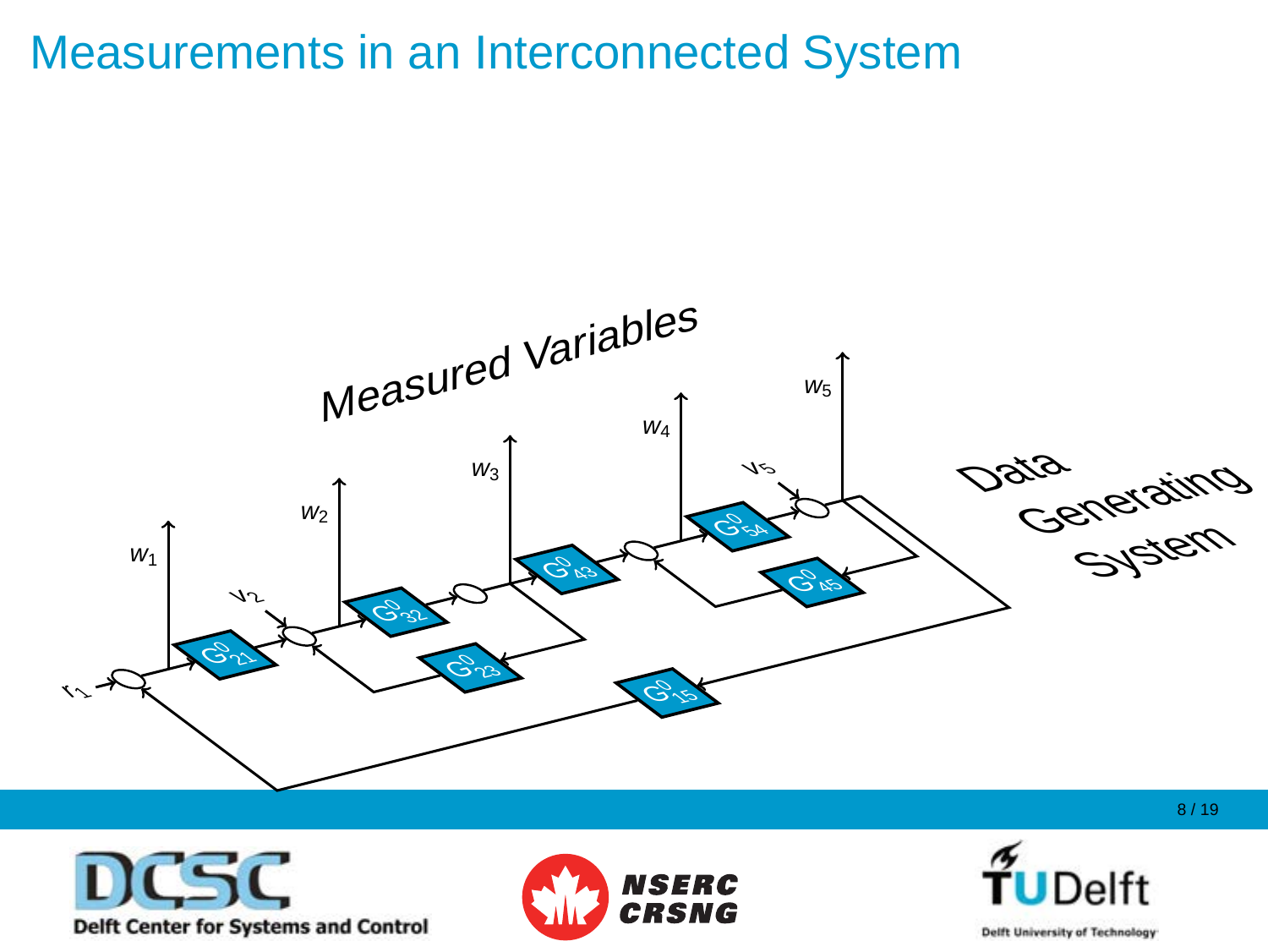#### Measurements in an Interconnected System







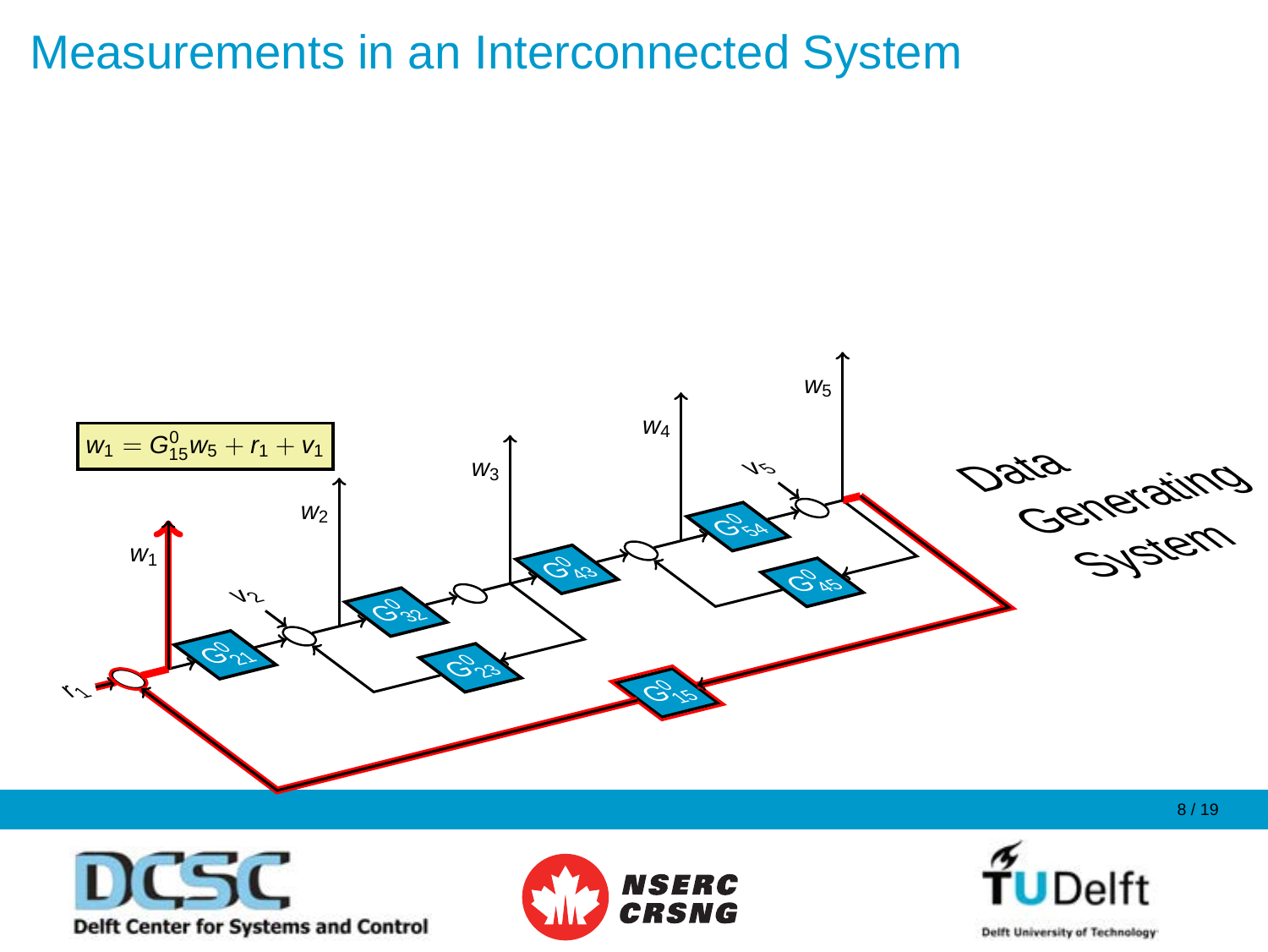#### Measurements in an Interconnected System







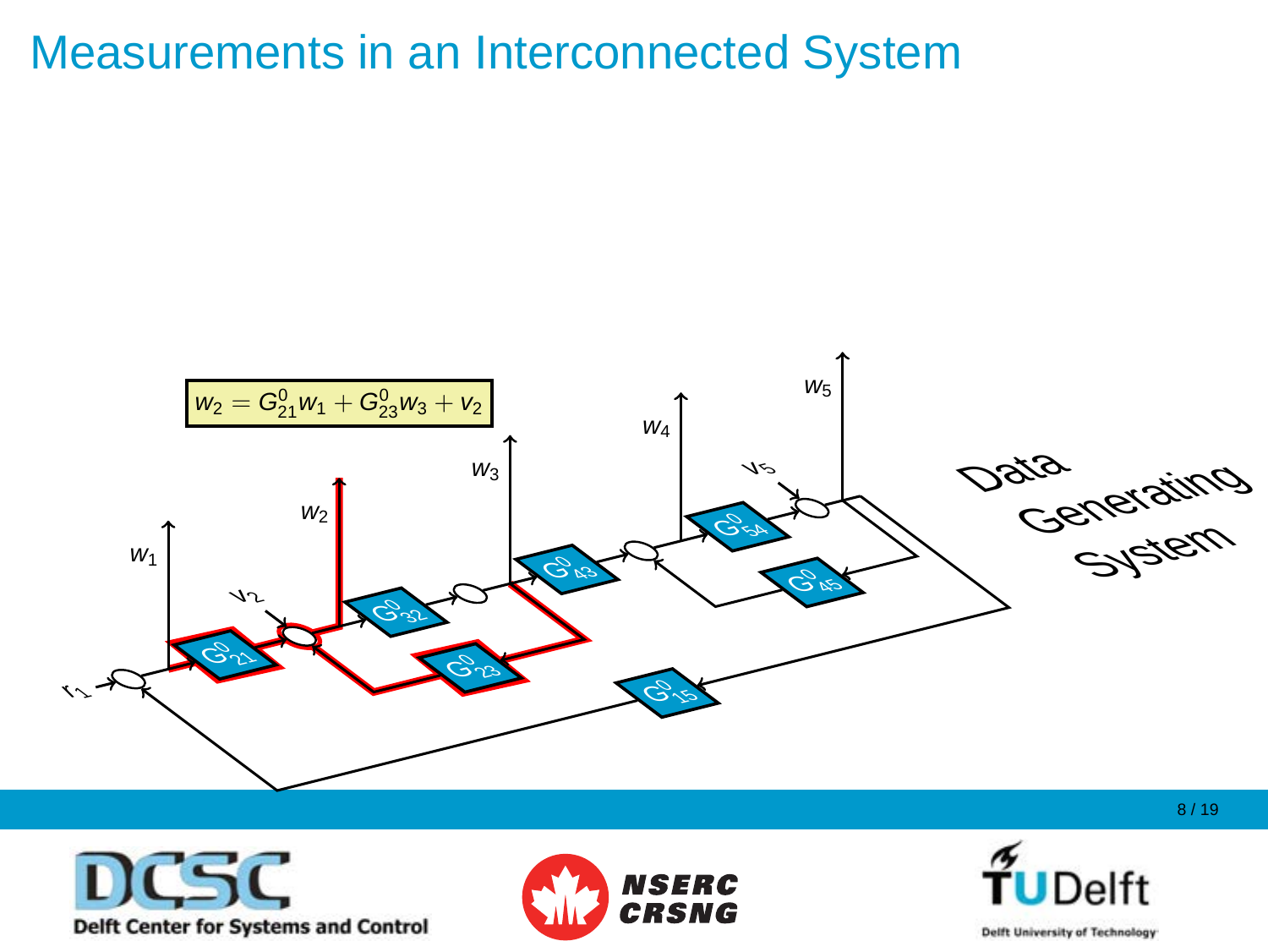## Prediction Error Identification

The multi-input, single output one step ahead predictor model is:

$$
\hat{w}_j(t|t-1,\theta) = H_j^{-1}(q,\theta) \Big( \sum_{k \in \mathcal{N}_j} G_{jk}(q,\theta) w_k(t) \Big) + \Big( 1 - H_j^{-1}(q,\theta) \Big) y(t)
$$

Some user choices:

- which measured variables  $w_k$  to incldue as inputs,
- include a noise model (OE vs. BJ).





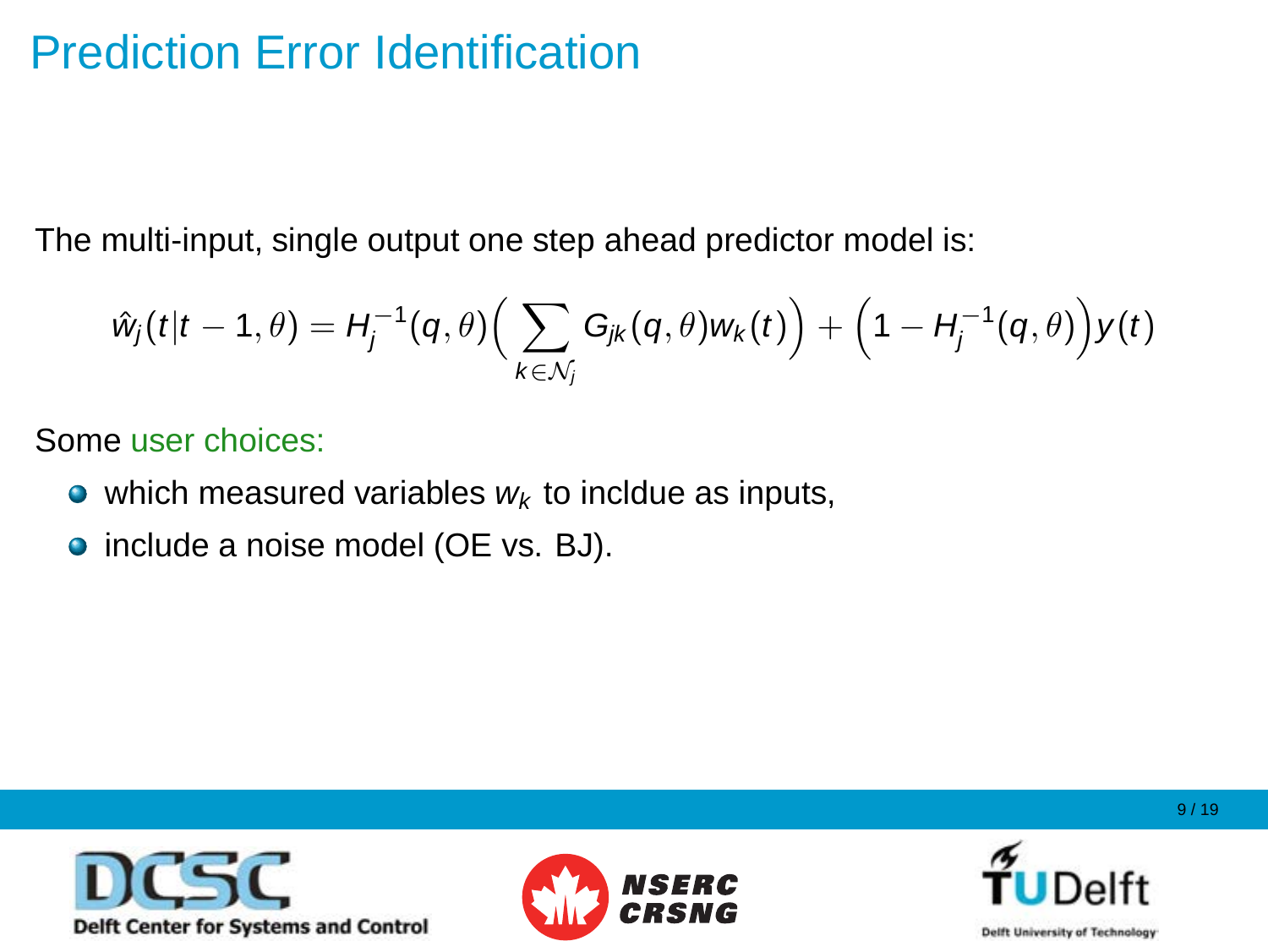# Prediction Error Identification

The prediction error is:

$$
\varepsilon_j(t,\theta)=w_j-\hat{w}_j(t|t-1,\theta)
$$

The prediction error estimate is defined by

$$
\hat{\theta}_N = \arg\min_{\theta} \frac{1}{N} \sum_{t=0}^{N-1} \varepsilon_j(t,\theta)^2.
$$

Assume that  $S \in \mathcal{M}$ . Then the estimates are called consistent if

$$
G_{jk}(q,\hat{\theta}_N)\to G_{jk}^0(q)\text{ and }H_j(q,\hat{\theta}_N)\to H_j^0(q)\text{ w.p. 1 as }N\to\infty
$$





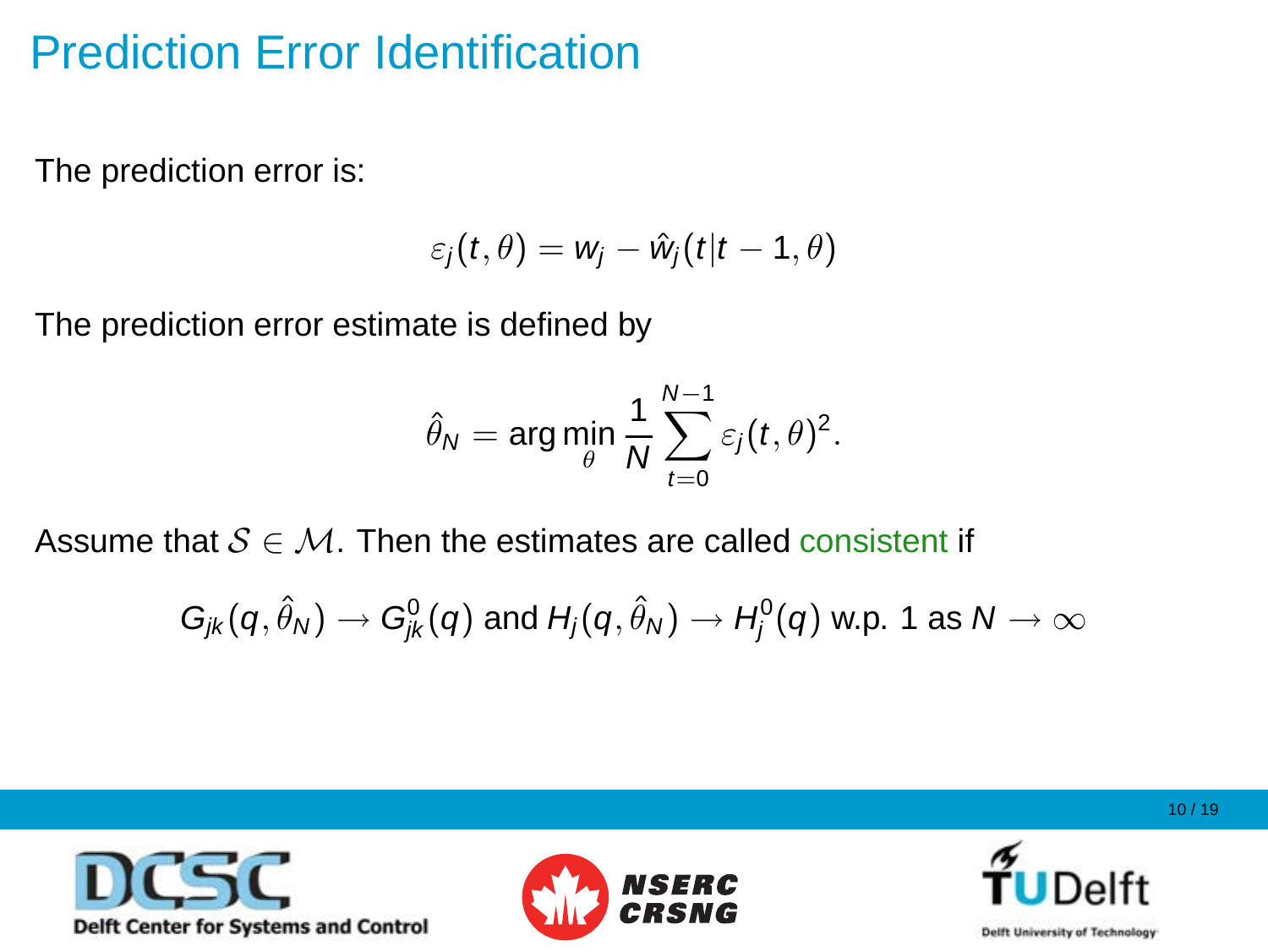#### Predictor if Interconnection Architecture is Unknown







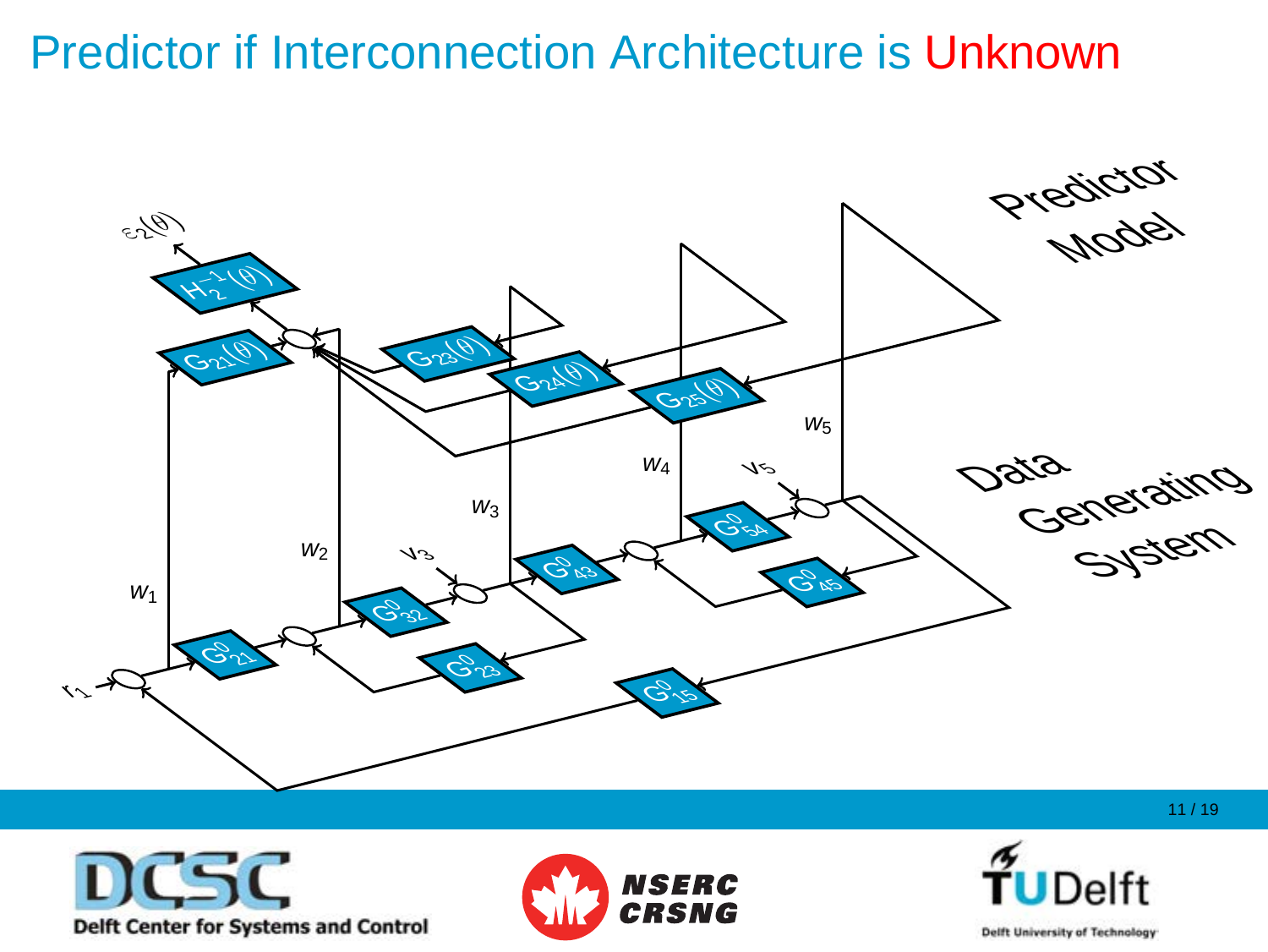#### Predictor if Interconnection Architecture is Unknown



DCSC **Delft Center for Systems and Control** 



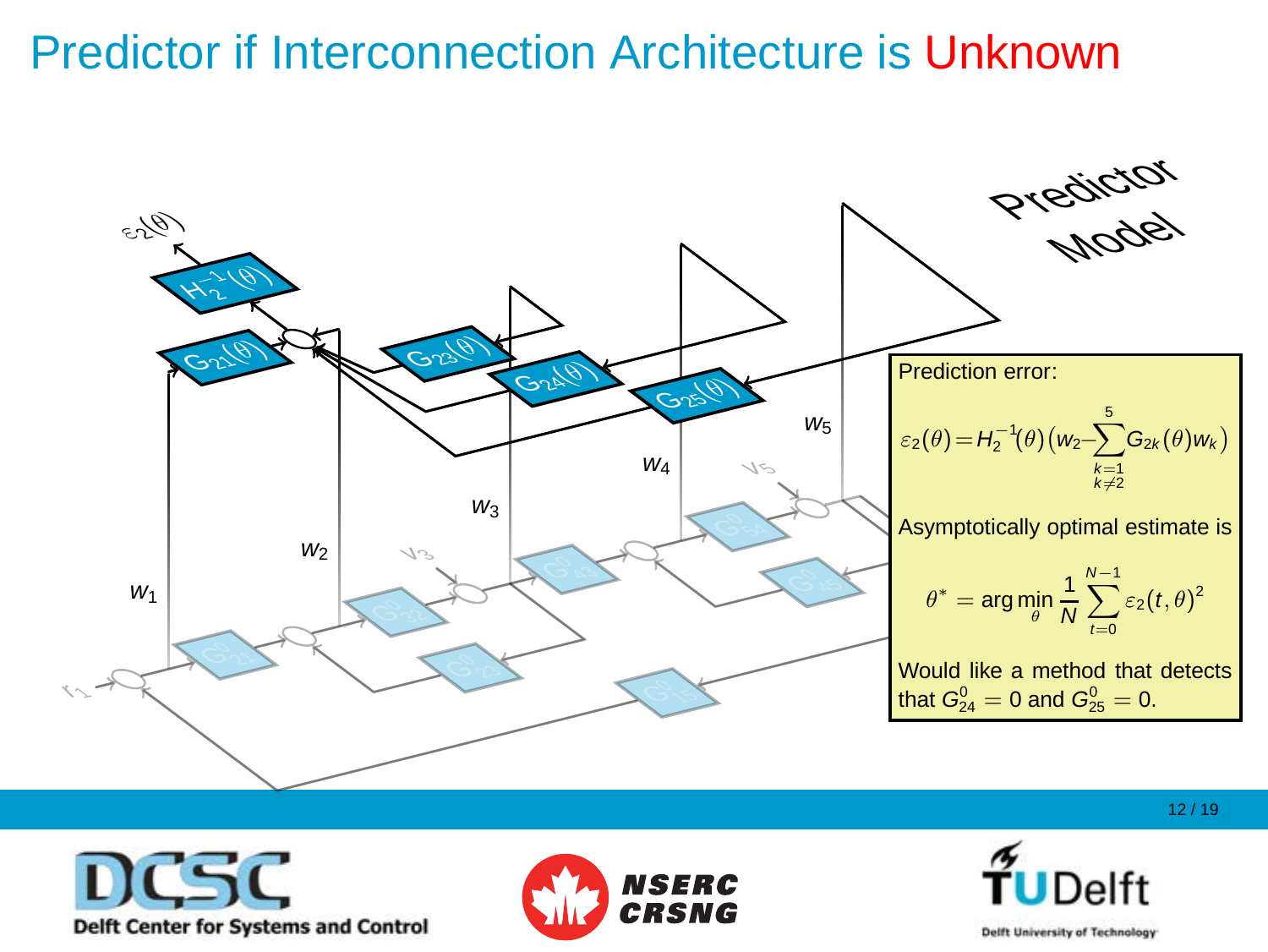# Connection to Wiener Filtering

In this paper it is shown that in fact an optimal Wiener Filter is equivalent to an asymptotically optimal OE model structure.

> Advantage: many tools available in the Prediction-Error Framework which allows to analyse the conditions required in order to obtain consistent estimates of the dynamics.





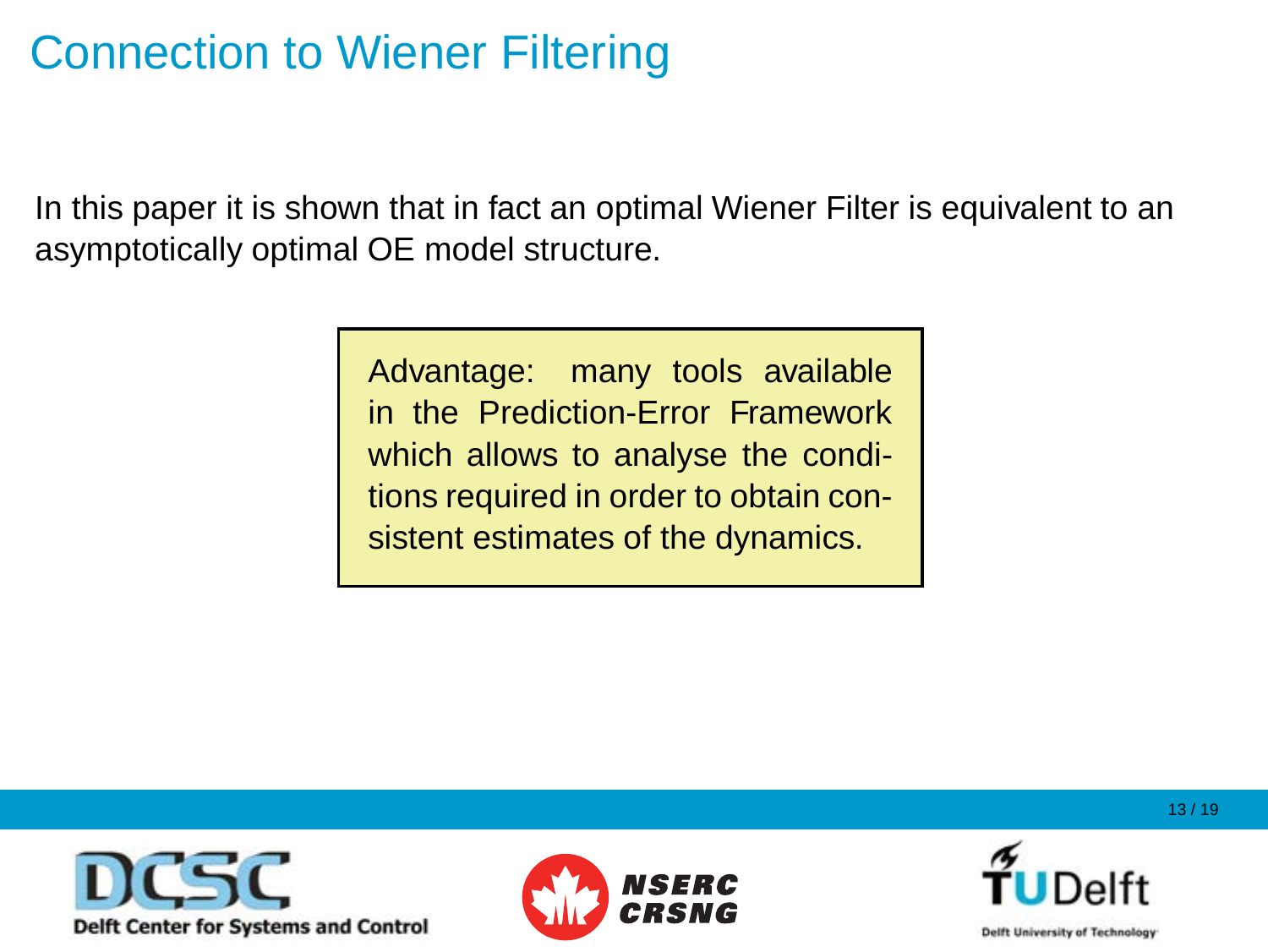### Outline of Presentation

- **Introduction and Problem Setting**
- **Prediction-Error Method**
- **Simple Data Generating Systems to Illustrate Potential Problems**
	- **Cascaded System**
	- **Closed Loop System**





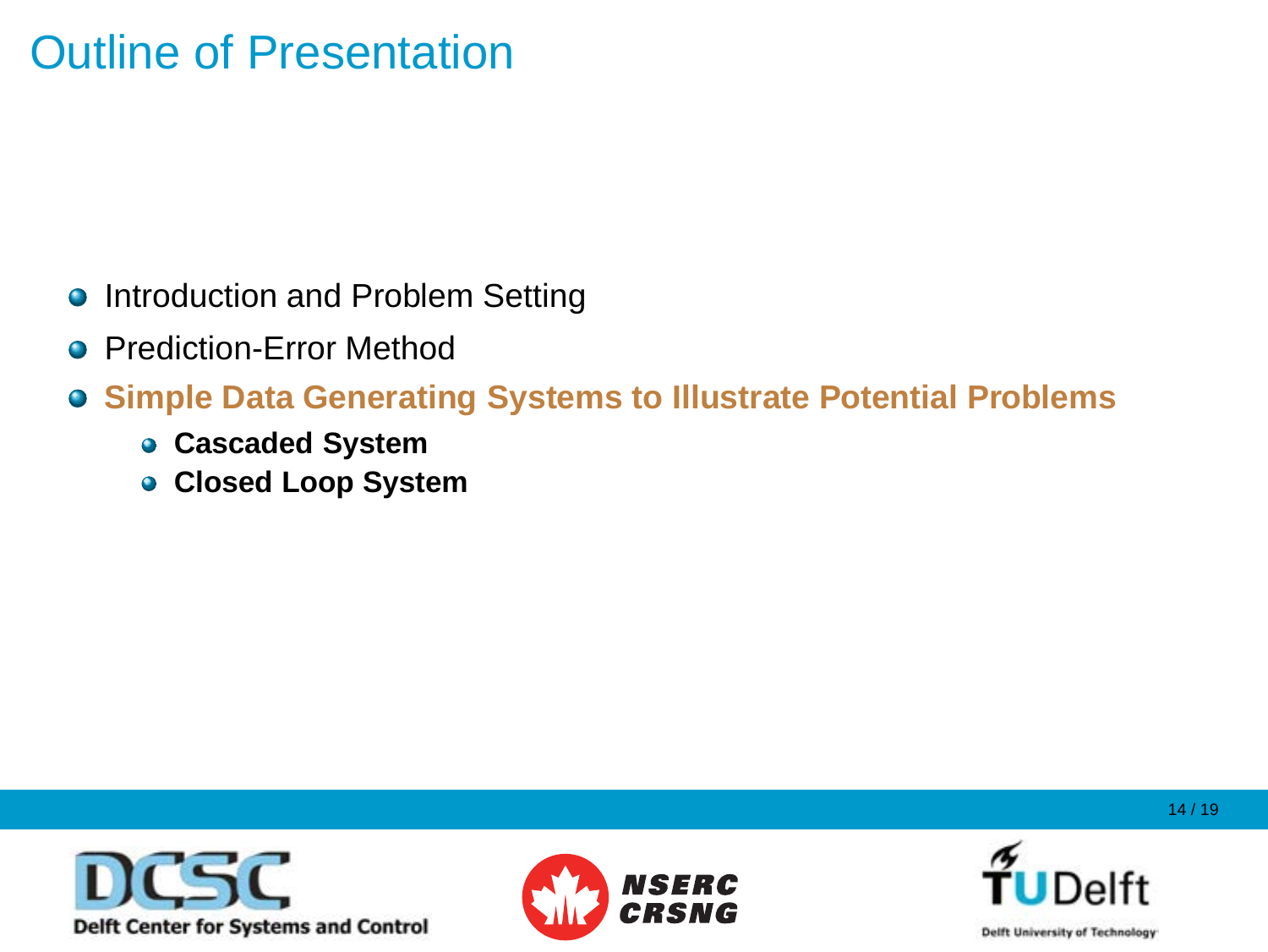





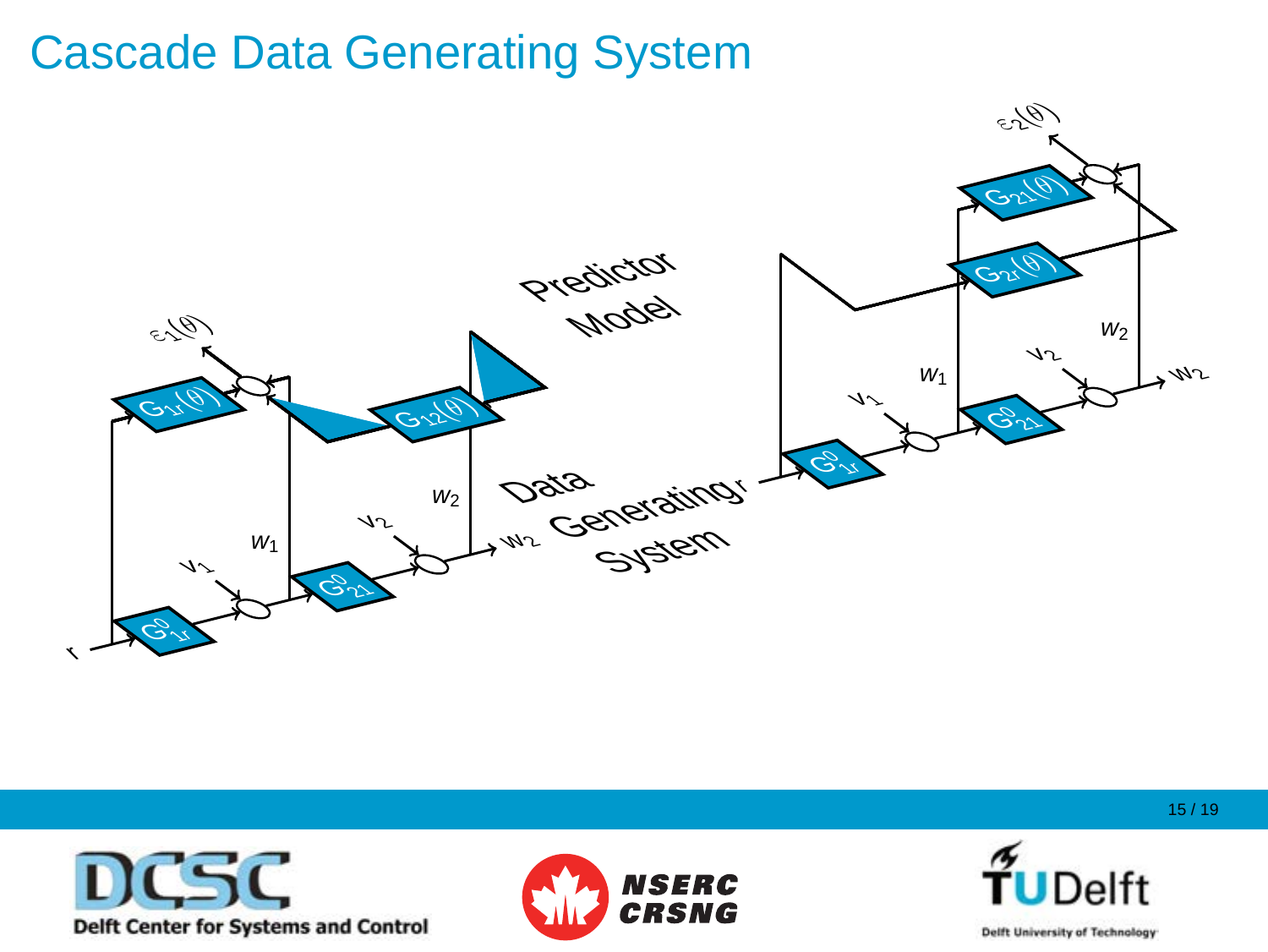

- Assume noise is white.
- No noise model  $(H_1(\theta) = 1)$ .
- Assume  $G_{1r}^0$  and  $G_{21}^0$  are strictly proper.

Prediction error:

• Assume noise is white.  
\n• No noise model 
$$
(H_1(\theta) = 1)
$$
.  
\n• Assume  $G_{1r}^0$  and  $G_{21}^0$  are strictly proper.  
\n**Production error:**  
\n
$$
\varepsilon_1(\theta) = w_1(t) - \hat{w}_1(t|t-1,\theta)
$$
\n
$$
= w_1(t) - G_{12}(\theta)w_2(t) - G_{1r}(\theta)r(t)
$$
\n
$$
= (G_{1r}^0 - G_{12}(\theta)G_{21}^0)G_{1r}^0 - G_{1r}(\theta)r(t)
$$
\n
$$
(1 - G_{12}(\theta)G_{21}^0)H_1^0 e_1(t) - G_{12}(\theta)H_2^0 e_2(t)
$$

| $\sigma_{v_4}$      |   |    |           |
|---------------------|---|----|-----------|
| $\sigma_{\nu_2}$    |   |    |           |
| $G_{12}(\theta^*)$  |   |    | nonunique |
| $G_{4}$ $(\theta^*$ | ∼ | Gº | nonunique |

Conclusion: As long as one of the noise sources is present, correct structure is identified.







w2 m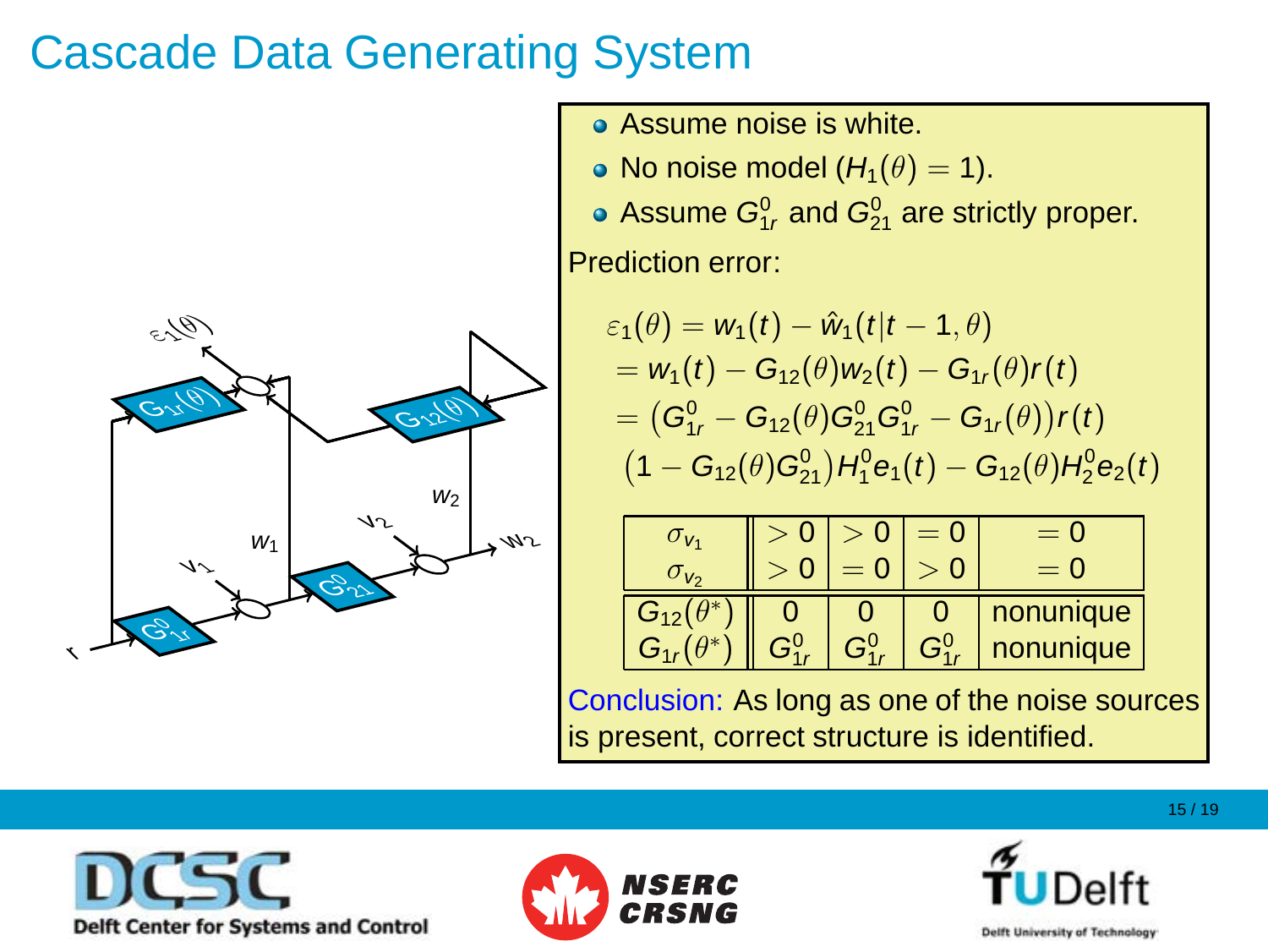

- No noise model (H1(θ) = 1). **Assume noise is not white.**
- No noise model  $(H_1(\theta) = 1)$ .
	- Assume  $G_{1r}^0$  and  $G_{21}^0$  are strictly proper.
	- w2 m ● Consider all combinations of presence of noise sources: with ∈ G12(θ)



Conclusion: in general structure is not detected (only in the absence of  $v_1$  is correct structure detected). <sup>1</sup><sup>r</sup> nonunique





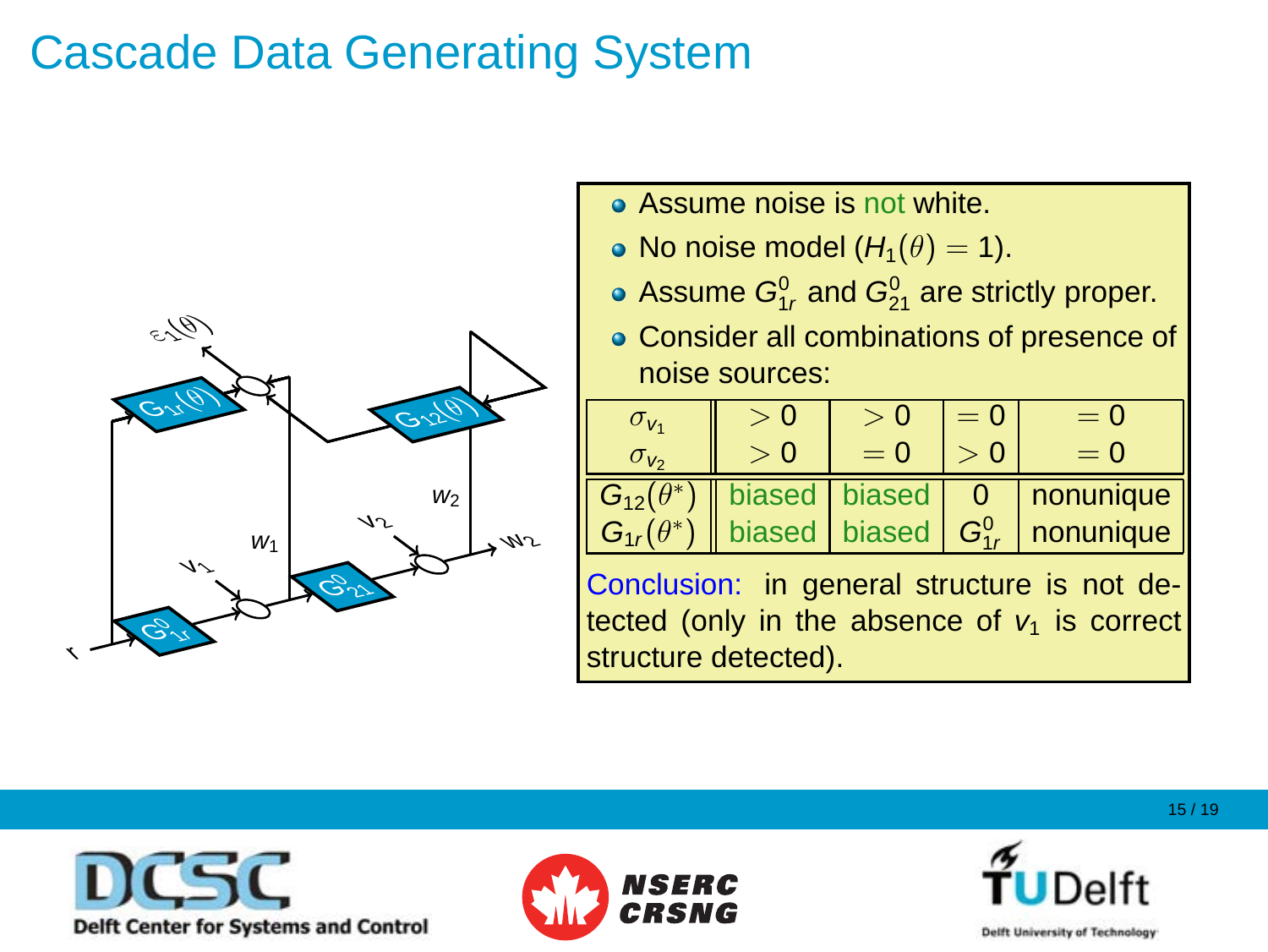

- Assume noise is not white.
- No noise model  $(H_1(\theta) = 1)$ .
- **•** Assume noise is not white.<br> **•** No noise model  $(H_1(\theta) = 1)$ .<br> **•** Assume  $G_{1r}^0$  and  $G_{21}^0$  are not strict proper. • Assume  $G_{1r}^0$  and  $G_{21}^0$  are not strictly ει με το φτορεί.<br>Γεγονότα proper.
	- w2 m Consider all combinations of presence of presence of  $\overline{\phantom{a}}$ 0 0 noise sources:



Conclusion: again, in general structure is not detected. Only when  $v_1$  is not present is struc-Conclusion: As long as one of the noise sources ture correctly detected.





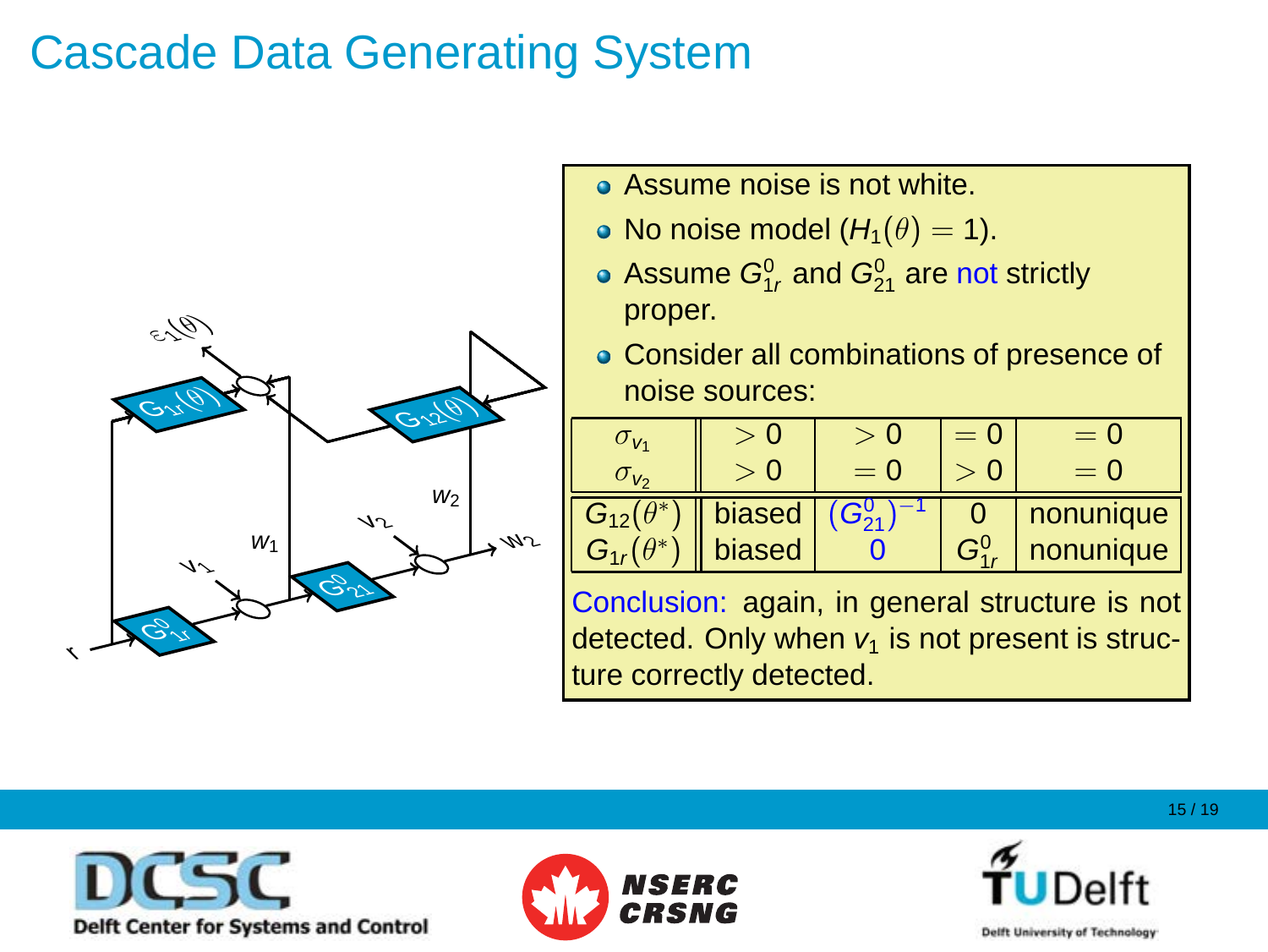

- Assume noise is not white.
- Noise is modelled.
- $G_{1r}^0$  and  $G_{21}^0$  could be strictly proper or proper.
	- noise sources: with ∞ with ∞ with ⊳ Consider all combinations of presence of



Conclusion: adding a noise model adds extra flexibility, which in some cases leads to nonunique estimates, which means strucuture is not detected.

Modelling the noise is only an advantage if both  $v_1$  and  $v_2$  are present.  $v_3$  is identified.





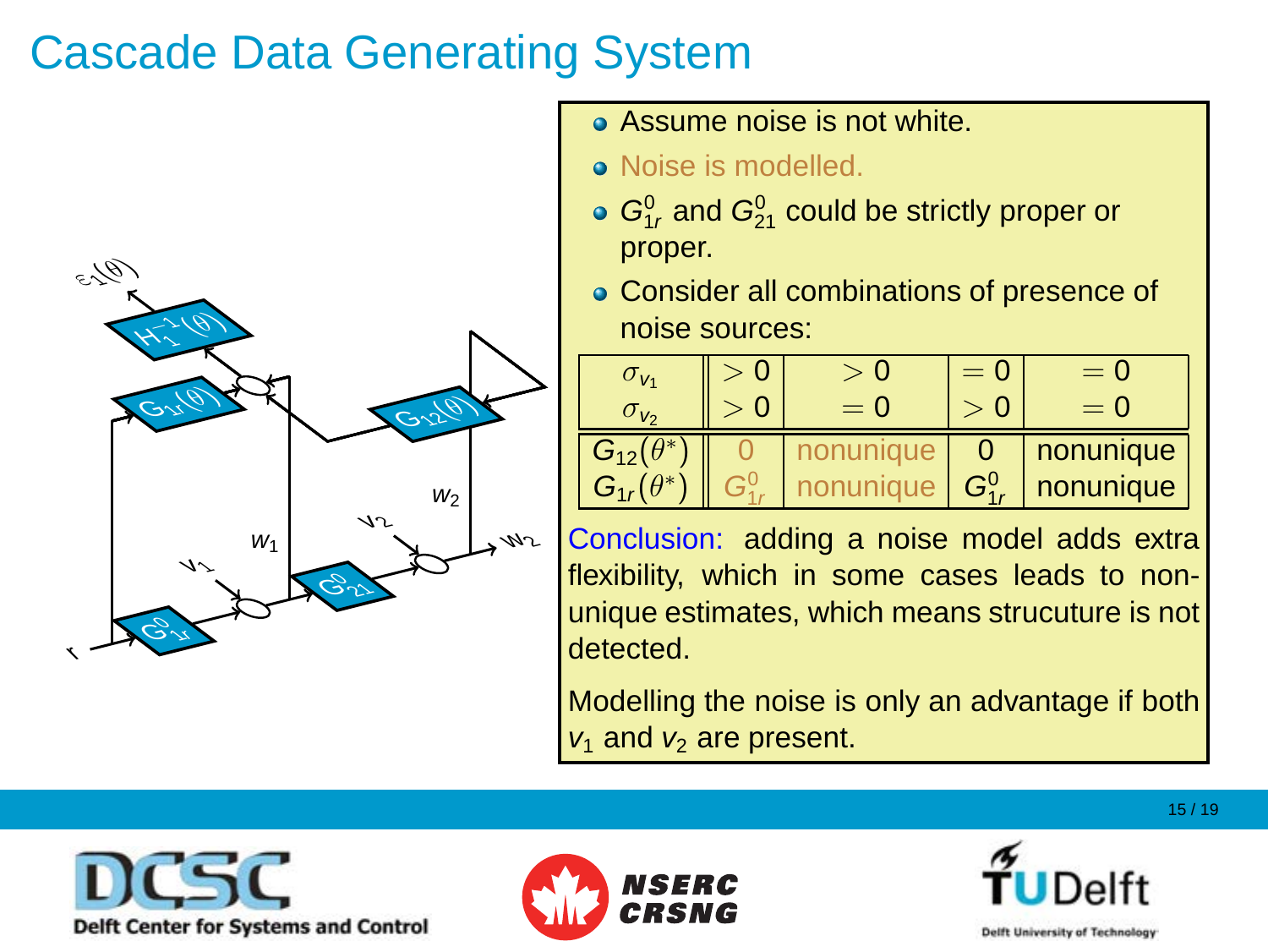

#### Discussion:

#### $\ln$  open-loop identification

• it is possible to consistently identify transfers without noise models;

<sup>1</sup><sup>r</sup> and G<sup>0</sup>

**■ the added flexibility of a noise model will**<br>Linot be a binderance the added hexibility of<br>not be a hinderance.

<sup>21</sup> are strictly proper.

Both properties disappear in the structure detection problem.<br>The orientation of the contract of the contract of the contract of the contract of the contract of the contract of the contract of the contract of the contract of the contract of the contract of the contra

Location and presence of noise sources is important when attempting to detect the struc-G1<sup>r</sup>(θ ) G<sup>0</sup> <sup>1</sup><sup>r</sup> G<sup>0</sup> <sup>1</sup><sup>r</sup> G<sup>0</sup> <sup>1</sup><sup>r</sup> nonunique ture.







w2 m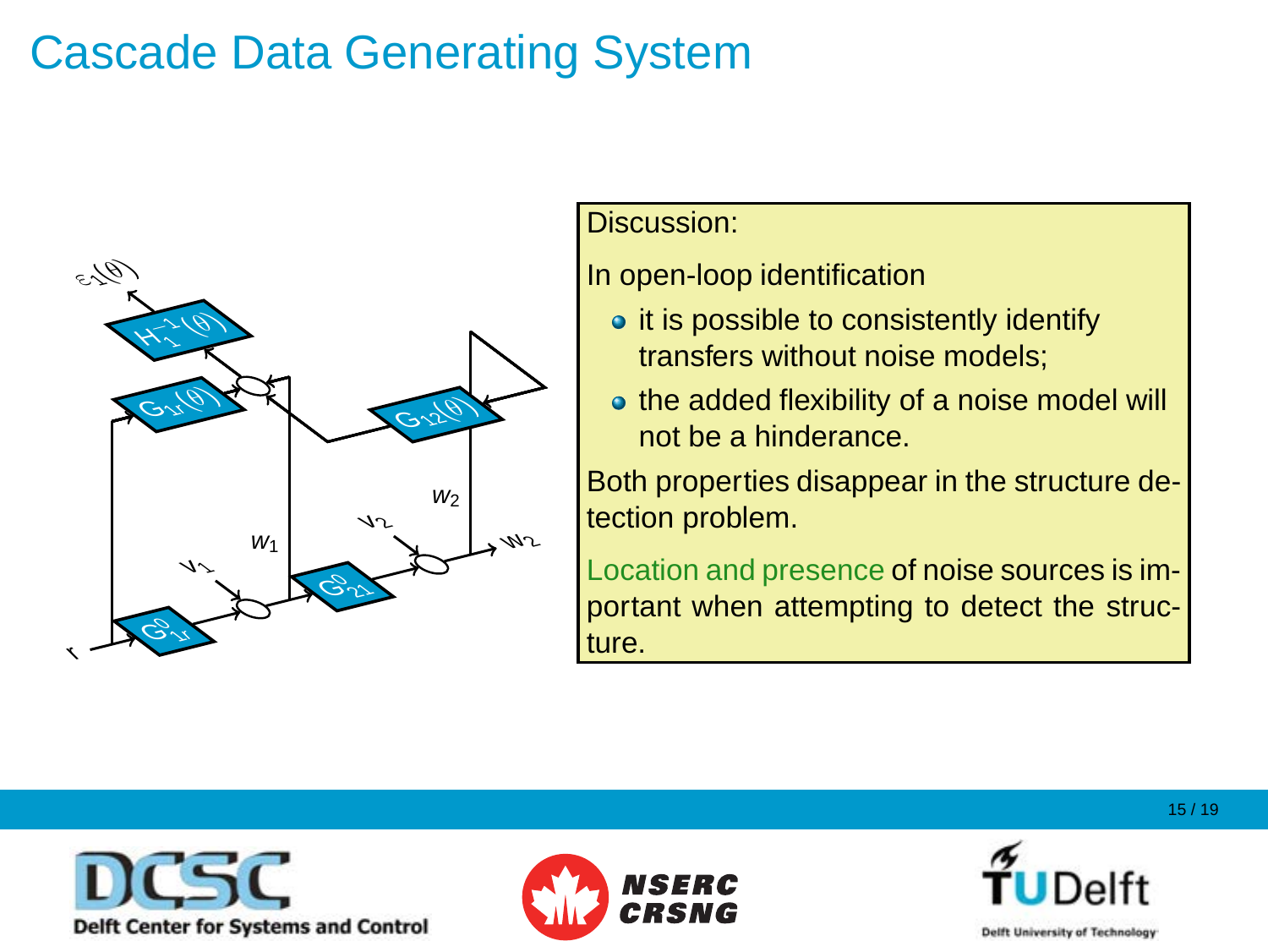# Single Closed Loop Data Generating System



- No noise model (H1(θ) = 1). Assume noise is colored. 101 ed.<br>21 are strictly proper.
- No noise model  $(H_1(\theta) = 1)$ .
	- Assume  $G_{1r}^0$  and  $G_{21}^0$  are strictly proper.
	- Consider all combinations of presence of = w1(t) − G12(θ)w2(t) − G1<sup>r</sup>(θ)r(t) noise sources:

| noise sources: |  |                                                                        |       |       |  |  |
|----------------|--|------------------------------------------------------------------------|-------|-------|--|--|
| $O_{V_1}$      |  |                                                                        | $= 0$ | $= 0$ |  |  |
|                |  | $= 0$                                                                  |       | $= 0$ |  |  |
|                |  | $\boxed{G_{12}(\theta^*)}$ biased   nonunique   $G_{12}^0$   nonunique |       |       |  |  |

Conclusion: in general structure is not detected (only in the absence of  $v_1$  is correct structure detected). tected).

| biased | nonunique  $|G_{1r}^0|$  nor

 $G_{1r}(\theta^*)$  biased nonunique  $G_{1r}^0$  nonunique





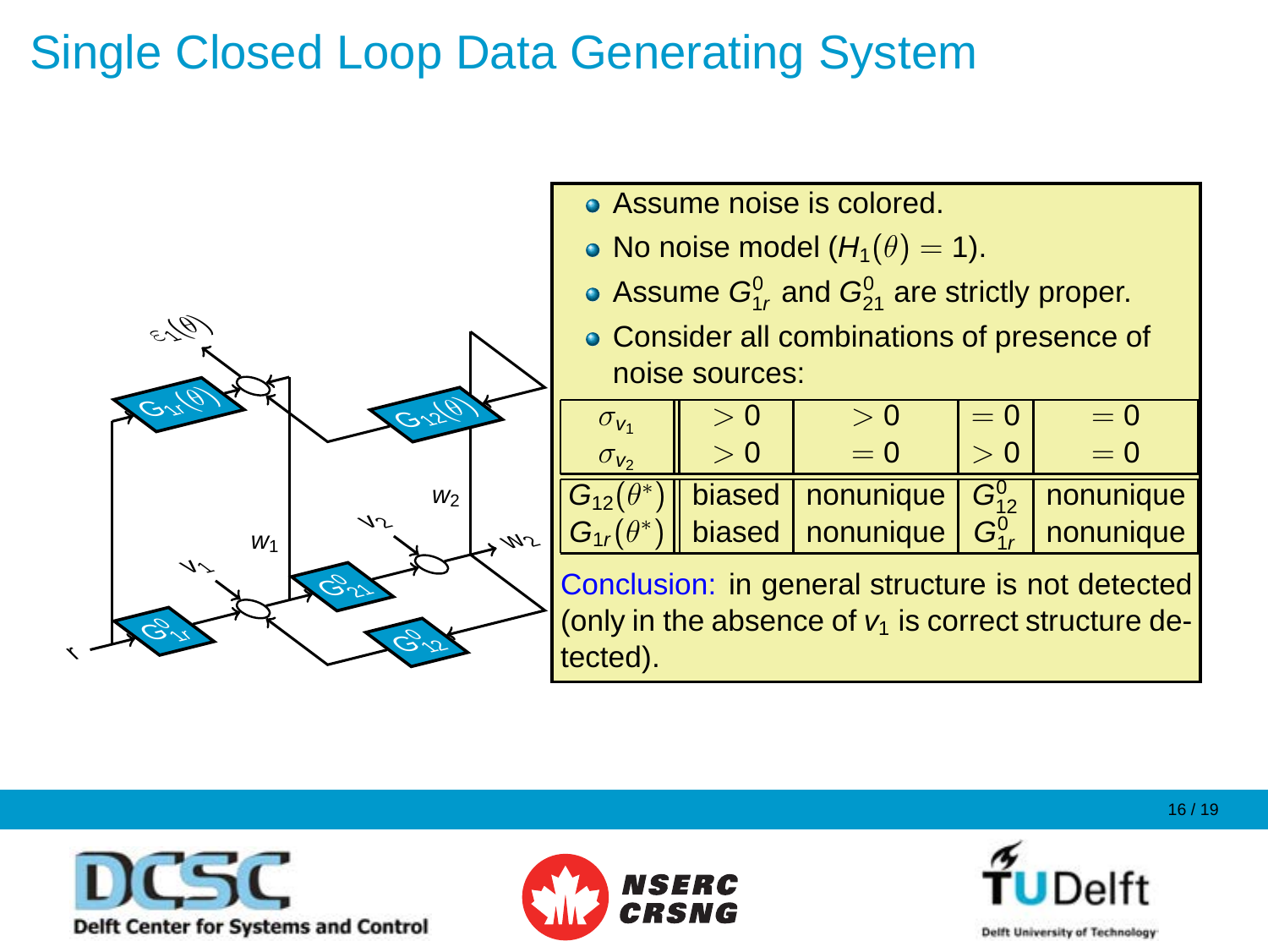# Single Closed Loop Data Generating System



- Assume noise is colored.
- Noise is modelled.
- Assume  $G_{1r}^0$  and  $G_{21}^0$  are strictly proper.
- Consider all combinations of presence of noise sources:

<sup>ε</sup>2(θ)

| TIUIJE JUUTUEJ.      |          |                      |       |           |  |  |  |
|----------------------|----------|----------------------|-------|-----------|--|--|--|
| $\sigma_{\nu_1}$     | $\Omega$ | > 0                  | $= 0$ | $= 0$     |  |  |  |
| $\sigma_{\nu_2}$     |          | $= 0$                |       | $= 0$     |  |  |  |
| $G_{12}(\theta^*)$   |          | nonunique $G_{12}^0$ |       | nonunique |  |  |  |
| $G_1$ , $(\theta^*)$ |          | nonunique            | $G^0$ | nonunique |  |  |  |

Conclusion: adding a noise model adds extra flexibility, which in some cases leads to nonunique estil<br>detected. unique estimates, which means strucuture is not<br>detected icu.

Modelling the noise is only an advantage if both<br>weard wearencoort  $v_1$  and  $v_2$  are present.





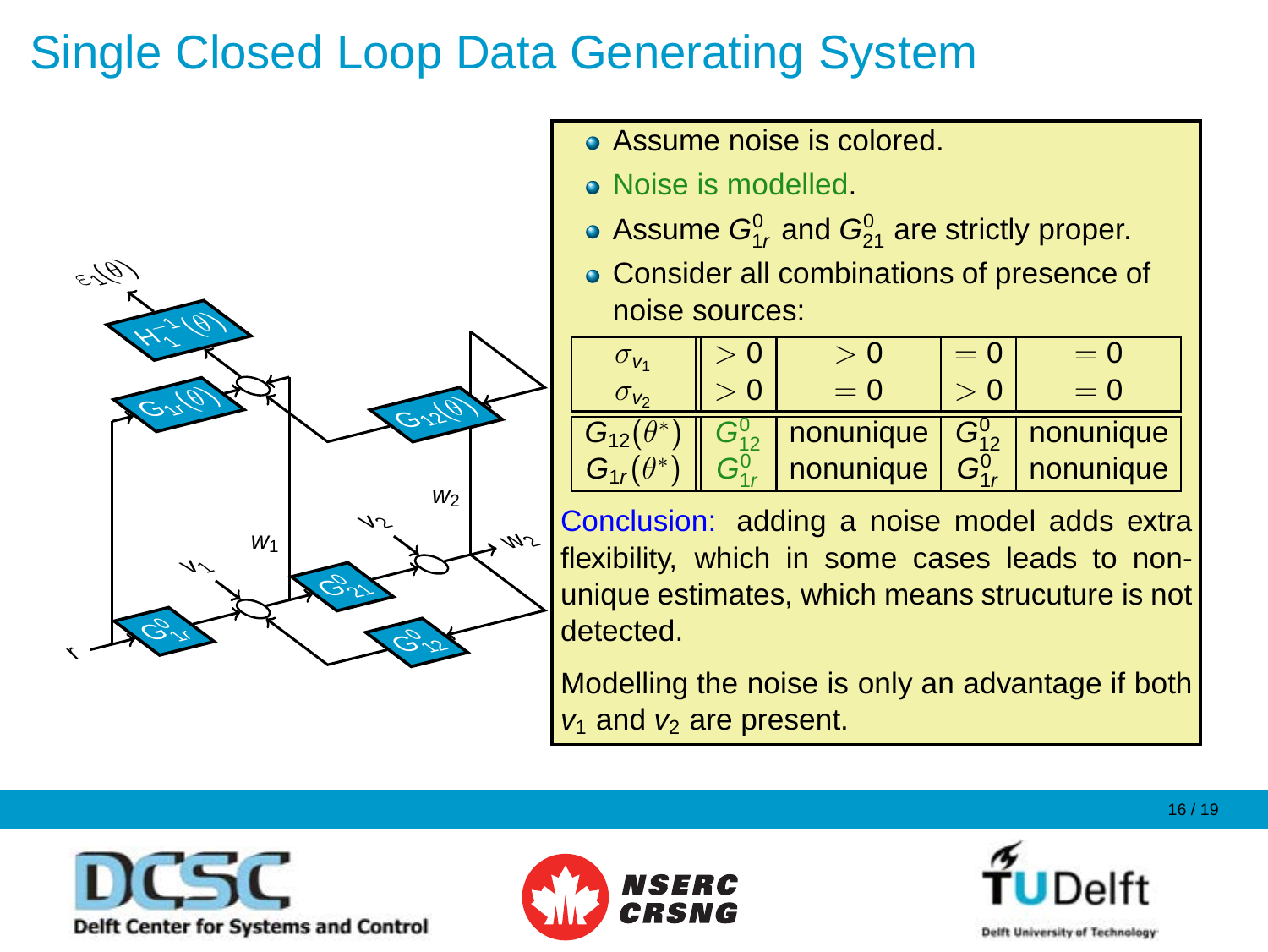# Single Closed Loop Data Generating System



Conclusions, similar to the cascaded data  $generating system,$ 

- w2 m • All predictors obtained consistent estimates of  $G_{12}^0$  and  $G_{1r}^0$  if noise source  $v_2$  is present.
- ended to present<br>■ Even modelling the noise could not obtain consistent estimates if noise source  $v_2$  not present.

 $\frac{1}{2}$   $\frac{1}{2}$   $\frac{1}{2}$   $\frac{1}{2}$   $\frac{1}{2}$   $\frac{1}{2}$   $\frac{1}{2}$   $\frac{1}{2}$   $\frac{1}{2}$   $\frac{1}{2}$   $\frac{1}{2}$   $\frac{1}{2}$   $\frac{1}{2}$   $\frac{1}{2}$   $\frac{1}{2}$   $\frac{1}{2}$   $\frac{1}{2}$   $\frac{1}{2}$   $\frac{1}{2}$   $\frac{1}{2}$   $\frac{1}{2}$   $\frac{1}{2}$  Location and presence of noise sources is im-<br>portant when attempting to detect the etrus portant when attempting to detect the struc-<br>ture i<br>G ∗ ) G<sup>0</sup> <sup>1</sup><sup>r</sup> G<sup>0</sup> <sup>1</sup><sup>r</sup> G<sup>0</sup> <sup>1</sup><sup>r</sup> nonunique ture.





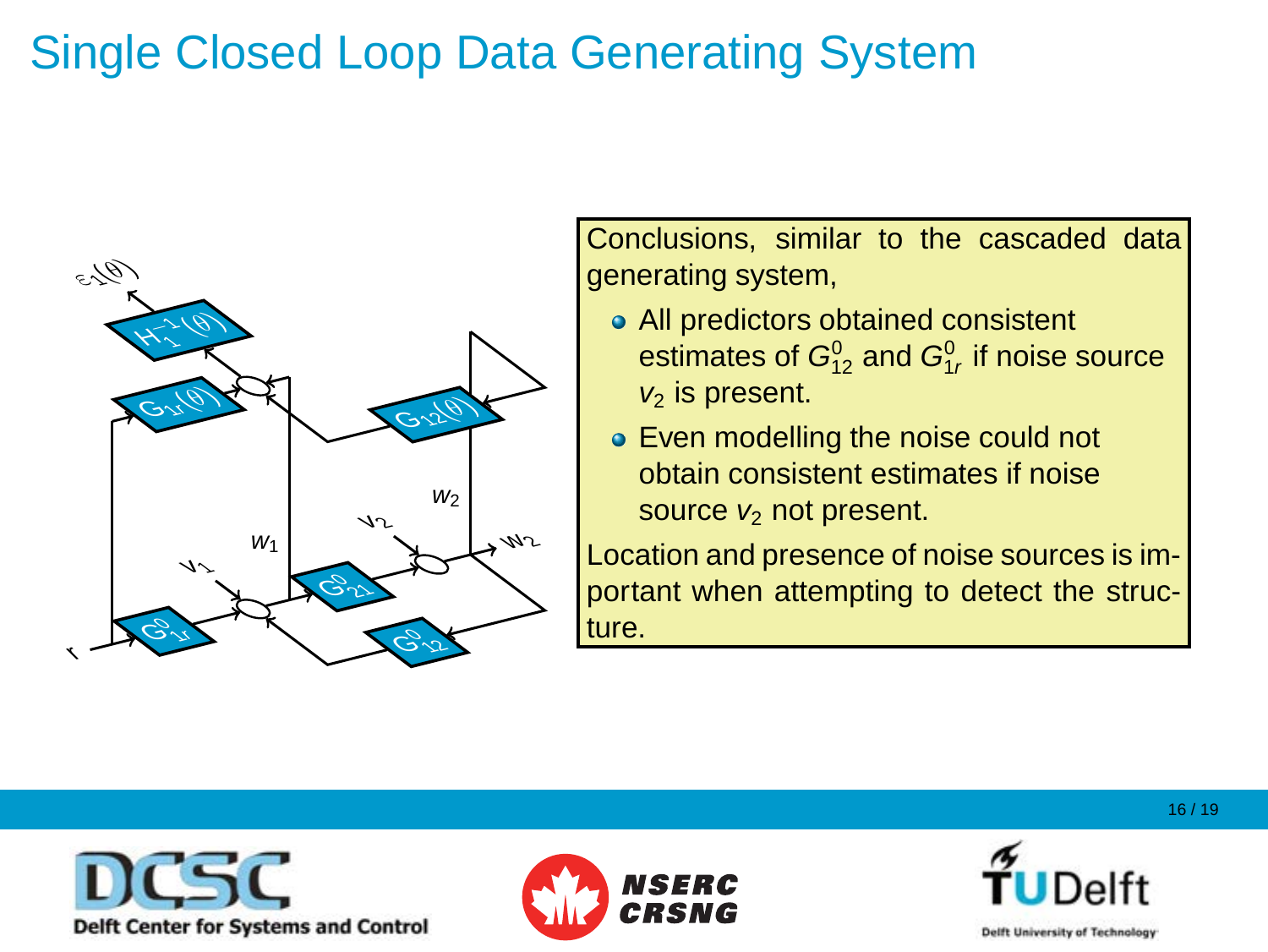# Advantage of External Excitation

The structure detection problem seems to be sensitive to the presence/absence of noise sources.

In the closed loop identification literature, Instrumental Variable (IV) and Two-Stage Methods are able to obtain consistent estimates without noise modelling.

This suggests that perhaps the IV and Two-Stage Methods could be applied to the structure identification problem, and be less sensitive to the presence/absence of noise sources.





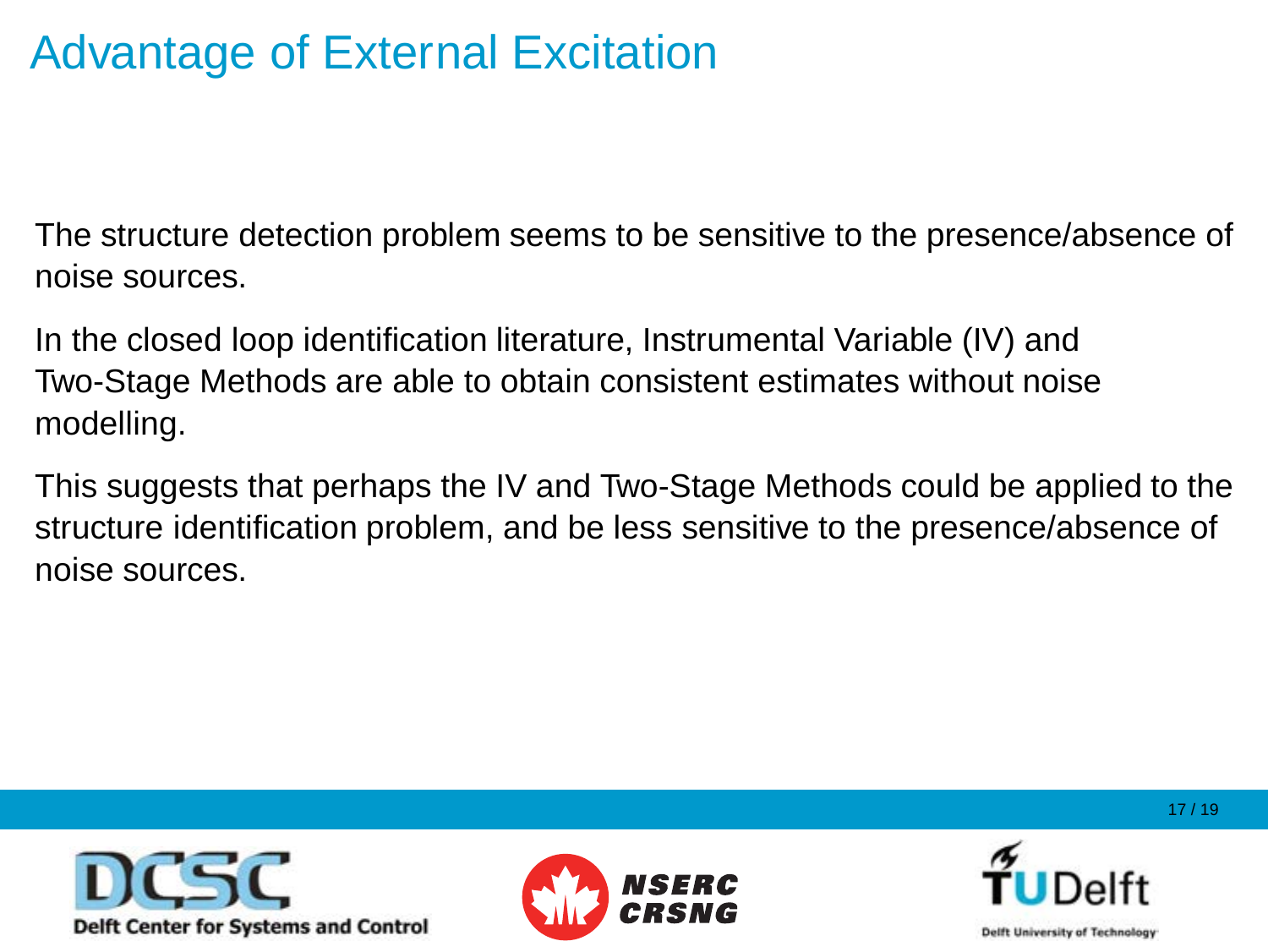# **Conclusion**

Recap:

Tools from the Prediction-Error Framework were used to analyse the possibilty of detecting the structure of a network using only measurements.

#### Results:

- **•** By showing the (asymptotical) equivalence of Wiener Filtering Framework to the Prediction Error framework, open up the structure detection field to a wide range of analysis tools.
- **•** Based on simple test cases, it is shown that common knowledge in the open and closed loop system identification literature does not always hold for the structure detection problem.

#### Future Work:

- More complex cases have since been considered<sup>5</sup>
- The IV and Two-Stage Methods should be investigated for use in the structure detection problem<sup>6</sup>.

5 A. Dankers et al. "Dynamic Network Identification Using the Direct Prediction Error Method". In: Proceedings of 51 IEEE Conference on Decision and Control. submitted. 2012.

6 P.M.J. Van den Hof et al. "Identification in Dynamic Networks with Known Interconnection Topology". In: Proceedings of 51 IEEE Conference on Decision and Control. submitted. 2012.